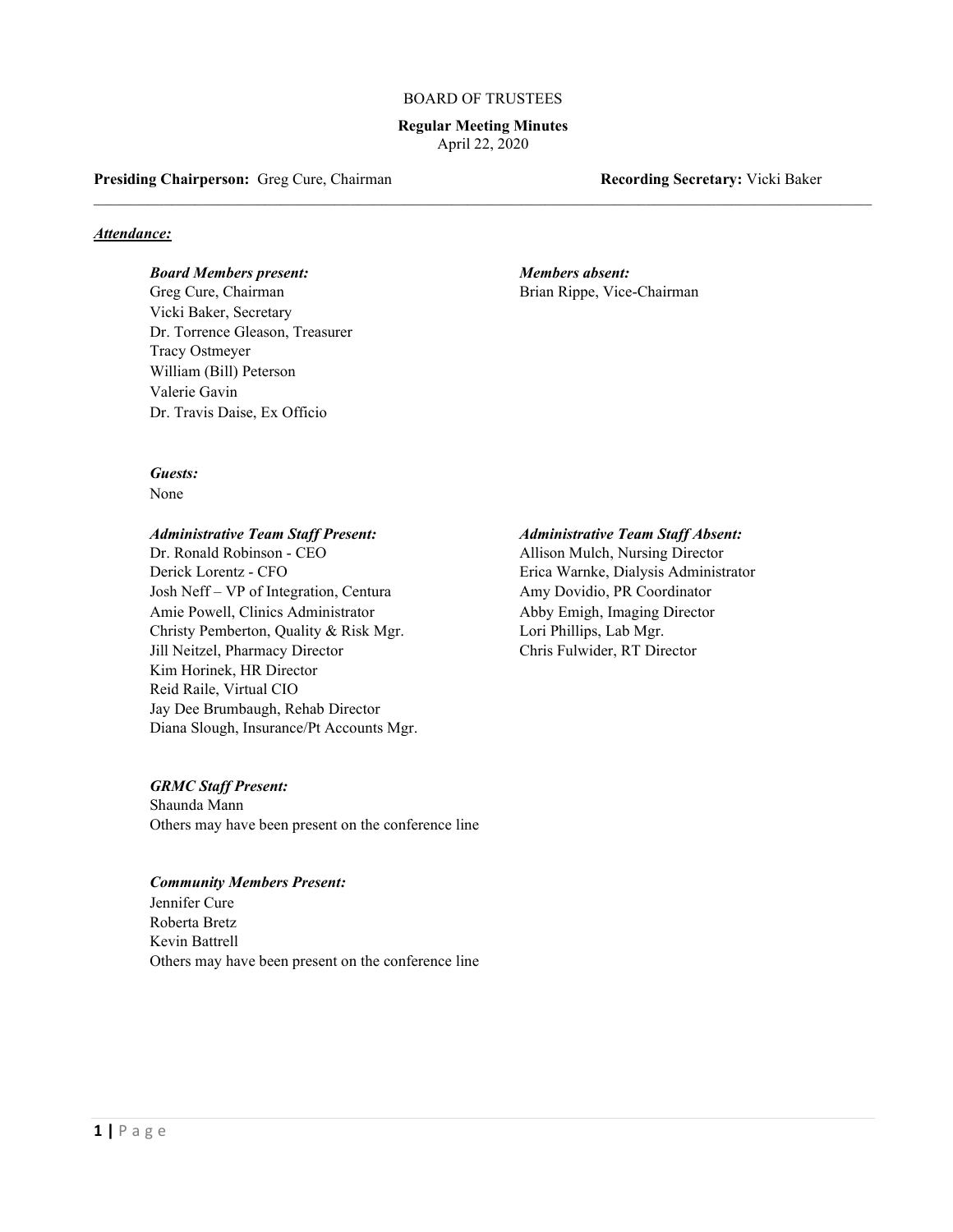# *Call to Order:*

- Board Chairman, Greg Cure, called the meeting to order at 5:45 p.m. and opened the floor for Public Comments.
- Public Comments: None
- Ms. Ostmeyer moved and Dr. Gleason seconded to approve the Agenda. Motion carried.
- Ms. Gavin moved and Ms. Ostmeyer seconded to approve the March 25, 2020 Minutes. Motion carried.
- Reminder of the next regular scheduled board meeting date of Wednesday, May 27, 2020 at 5:45 pm

# *Updates and New Business:*

• Discussion held regarding the contract of Julie Britton, for Grant Writing Services. She will be paid a monthly retainer of \$1000 split equally between Goodland Regional Medical Center and Rawlins County Health Center to help develop grant strategies in the areas of health care, technology, equipment and bricks and mortar projects. Goodland Regional Medical Center will pay \$6000 annually for these services. Dr. Gleason moved and Ms. Ostmeyer seconded to move forward with the grant writing services contract of Julie Britton. Motion carried.

# *Consent Agenda:*

• Board Operations Report was presented for review. Ms. Ostmeyer moved and Ms. Gavin seconded to approve the Consent Agenda. Motion carried.

# *Financials:*

- Derick Lorentz, CFO presented the financial reports. Ms. Ostmeyer moved and Mr. Peterson seconded to approve the financials. Motion carried.
- Question presented by Ms. Gavin inquiring how the budget meeting Dr. Robinson and Mr. Lorentz had with the Sherman County Commissioners went. Both Dr. Robinson and Mr. Lorentz explained they had a very productive meeting and that the budget presentation went well.

## *The Medical Executive Committee***:**

- Dr. Daise offers thanks to Mr. Lorentz, Dr. Robinson and Kim Horinek in regards to the hard work they have put forth for the employees of GRMC as part of the shared work program to ensure that employees are taken care of as best as they can be financially during this time of unprecedented operations.
- The Medical Executive Committee Report was submitted by Dr. Daise. Ms. Gavin moved and Ms. Baker seconded to approve The Medical Executive Committee Report. Motion carried.

*Department Reports:* (The following are reports which require no actions unless otherwise noted):

- **Risk Management/Quality Report –** Submitted by Christy Pemberton.
- **IT Report** Submitted by Reid Raile.
- **Facility Report** Submitted by Kent Butts.
- **Clinics Report** –Submitted by Amie Powell.
- **Nursing Services Report** Submitted by Allison Mulch.
- **Rehabilitation Services Report** Submitted by Jay Dee Brumbaugh.
- **Pharmacy Report** Submitted by Jill Neitzel.
- **High Plains Regional Dialysis Report** Submitted by Erica Warnke.
- **Laboratory Report** Submitted by Lori Phillips.
- **Diagnostic Imaging Report** Submitted by Abby Emigh.
- **Respiratory Therapy Report** Submitted by Chris Fulwider.
- **Public Relations/Administration/Emergency Preparedness Report** Submitted by Amy Dovidio.
- **Grants**  Submitted by Suzanna Koel
- Prior to moving on to Old Business, Mr. Peterson and Ms. Gavin presented questions regarding our current GRMC Emergency Preparedness operations. Dr. Robinson reported on the current state of GRMC within